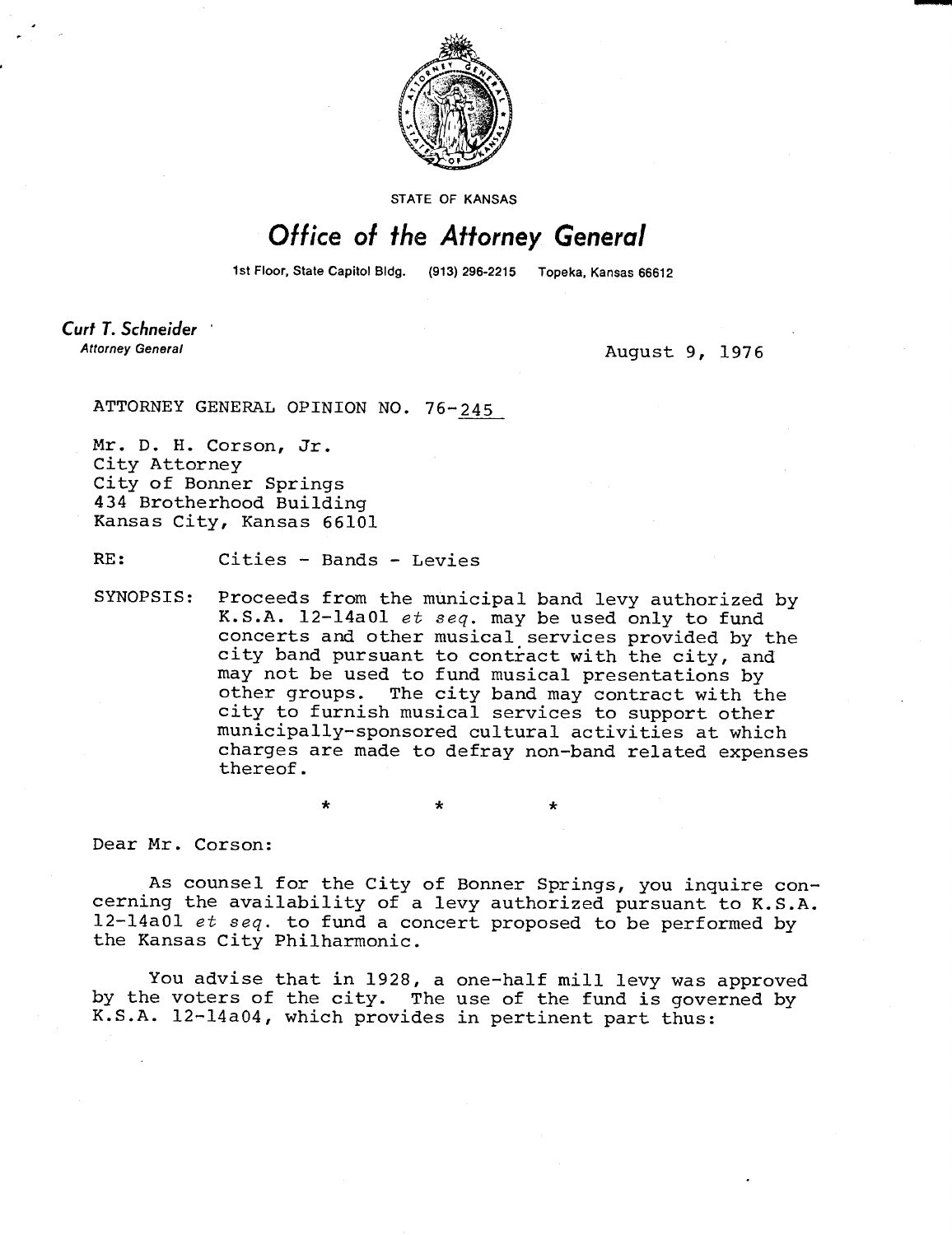Mr. D. H. Corson, Jr. August 9, 1976 Page Two

> "All moneys received from such levy shall be paid into a special fund to be known as the 'band fund,' and no moneys shall be appropriated out of such fund until the mayor and council, commissioners or township board shall have first entered into a written contract with the authorized officials of a band for its employment in the giving of free band concerts or musical service by the band upon such occasions of public importance as shall be stipulated in said contract."

You advise that for many years, the city has had a "city band," which furnishes free concerts, and which is funded by this levy. However, the question has arisen whether proceeds of the levy may be used to support, in addition to the ongoing activities of the city band, a free concert to be furnished by the Kansas City Philharmonic on a one-time basis.

The act contemplates that the proceeds of the levy shall be used to fund free concerts provided by "a band," which shall provide musical services on a continuing basis pursuant to a contractual agreement with the city. In 1925, when the act was passed, municipal bands as an organized community institution were more common than presently. The levy is statutorily designated to fund a municipal band, such as the City of Bonner Springs now has, and its proceeds may not be diverted, in my judgment, to support arts and music functions generally, including concerts provided by other musical groups.

In addition, K.S.A. 12-14a05 defines the term "band" as "a band composed of musical instruments as are recognized in the standard instrumentation established for the use of U.S. army bands." The instrumentation of the Kansas City Philharmonic is unlikely to conform to the foregoing.

Secondly, you advise that the question has arisen whether the municipal band might provide the music at plays and other functions sponsored by the proposed municipal arts commission. It is proposed that admission will be charged at these functions, to cover the costs of theatrical or other performances, and if the municipal band were to play at such functions, the costs would be substantially reduced. The act requires that the band furnish free band concerts and other musical services. In my judgment, it is within the power of the city to contract with